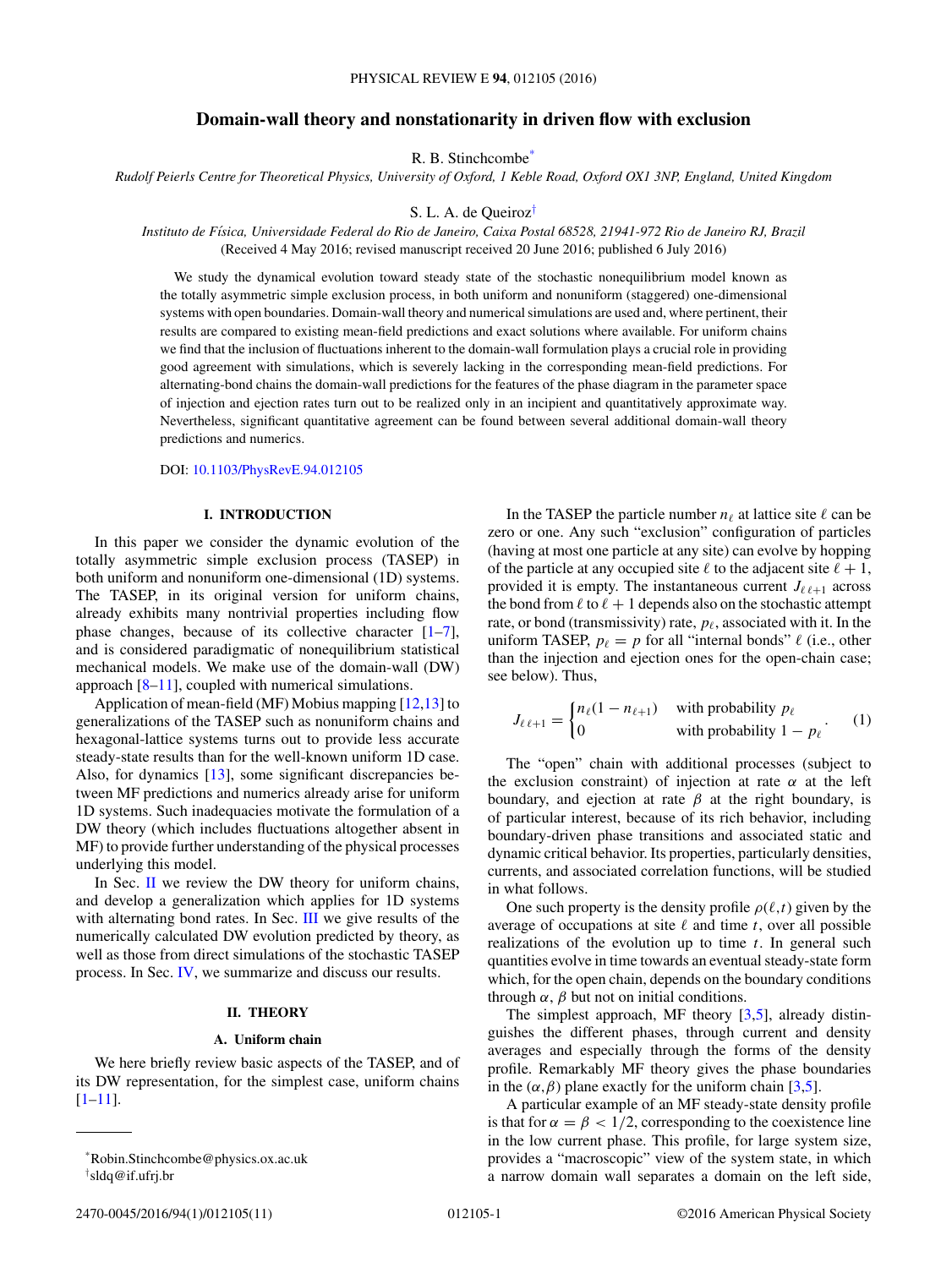<span id="page-1-0"></span>with uniform site occupation (local density)  $\rho$ <sup>−</sup> controlled by the injection rate from another on the right with uniform site occupation *ρ*<sup>+</sup>,

$$
\rho^- = \alpha, \quad \rho^+ = 1 - \beta,\tag{2}
$$

and similarly for the mean-field currents in the two domains.

However these steady-state currents do not balance at the domain wall, if it is stationary. This and other examples at different  $(\alpha, \beta)$  indicate the need to allow for (stochastic) motion of the domain wall. This is the motivation for the DW theory, which can restore the particle conservation and include fluctuations absent from mean-field theory  $[8-11]$ .

One postulates that the TASEP process can be represented by the stochastic hopping of the domain wall. For simplicity we make all bond rates  $p_\ell \equiv 1$ ; see Eq. [\(1\)](#page-0-0).

To be consistent with the particle currents near the wall one has to allow for possibly asymmetric hopping rates  $D^+$ ,  $D^$ given by

$$
D^{-} = \frac{j^{-}}{\Delta \rho} = \frac{\alpha(1 - \alpha)}{1 - \alpha - \beta},
$$
  
\n
$$
D^{+} = \frac{j^{+}}{\Delta \rho} = \frac{\beta(1 - \beta)}{1 - \alpha - \beta}.
$$
 (3)

Here  $\Delta \rho \equiv \rho^+ - \rho^- = 1 - \alpha - \beta$ , and the currents  $j^+$ ,  $j^$ within each domain are assumed  $[8]$  to take the MF (i.e., factorized) form

$$
j^- = \rho^-(1 - \rho^-) = \alpha(1 - \alpha),
$$
  
\n
$$
j^+ = \rho^+(1 - \rho^+) = \beta(1 - \beta).
$$
 (4)

Despite the simplicity of the approach it does include fluctuations absent from the MF picture and in some cases vastly improves on the MF description, e.g., in giving certain exact results for the uniform chain (see, e.g., Sec. [III\)](#page-4-0).

For a chain with *N* sites and  $L \equiv N + 1$  bonds (including the injection and ejection ones), the time evolution of the probability  $P(\ell,t)$  of finding the domain wall at "bond  $\ell$ " (meaning the bond joining sites  $\ell$  and  $\ell + 1$ ) for time *t* is given by

$$
\frac{dP(\ell,t)}{dt} = D^+P(\ell-1,t) + D^-P(\ell+1,t) - (D^+ + D^-)P(\ell,t),
$$
\n(5)

for internal bonds  $1 \leq \ell \leq N - 1$ . At the boundaries one has

$$
\frac{P(0,t)}{dt} = D^{-}P(1,t) - D^{+}P(0,t),
$$
\n(6)

$$
\frac{dP(L,t)}{dt} = D^+P(L-1,t) - D^-P(L,t). \tag{7}
$$

The general solution to Eqs.  $(5)$ – $(7)$  can be found by assuming a linear superposition of forms  $u^{\ell} e^{R(u)t}$ . Direct substitution into Eq. (5) shows that the following relation holds:

$$
R(u) = \left(D^{-} - \frac{D^{+}}{u}\right)(u - 1).
$$
 (8)

So the steady-state solution  $P_s(\ell)$ , i.e., having *u* such that  $R(u) = 0$ , is

$$
P_s(\ell) = c_1 \left(\frac{D^+}{D^-}\right)^{\ell} + c_2; \tag{9}
$$

thus (for  $D^+/D^- \neq 1$ ), the steady-state density profile involves the exponential factor  $e^{\lambda_s \ell}$  where

$$
\lambda_s = \ln\left(\frac{D^+}{D^-}\right),\tag{10}
$$

corresponding to the wall being spread over a distance ∼1*/*|*λs*| at one side of the system. The time-dependent part of the full solution is formed by grouping together the degenerate factorizable solutions with *u* and  $\bar{u} = D^+/ (D^- u)$  [such that  $R(\bar{u}) = R(u)$  into forms:

$$
f(u,t) = \left[A u^{\ell} + B \left(\frac{D^+}{D^-} \frac{1}{u}\right)^{\ell}\right] e^{R(u)t}.
$$
 (11)

The boundary conditions given in Eqs. (6) and (7) determine the allowed (discretized) *u*'s ( $\equiv u_n$ ) and the ratio of the coefficients *A*, *B*. So,

$$
P(\ell,t) = \sum_{n} \left( A_n u_n^{\ell} + B_n \, \bar{u}_n^{\ell} \right) e^{R(u_n)t} + P_s(\ell), \tag{12}
$$

where

$$
u_n = e^{\lambda_d} e^{iq_n}, \quad \bar{u}_n = u_n^*, \tag{13}
$$

and

$$
\frac{B_n}{A_n} = -\frac{(e^{\lambda_d} - e^{iq_n})}{(e^{\lambda_d} - e^{-iq_n})},
$$
\n(14)

with

$$
\lambda_d = \ln \sqrt{\frac{D^+}{D^-}} = \frac{1}{2} \lambda_s, \quad q_n = \frac{n\pi}{L}, \tag{15}
$$

and

$$
R(u_n) = D^+ + D^- - 2[D^+D^-]^{1/2}\cos\frac{n\pi}{L} \equiv R_n.
$$
 (16)

Once the probability  $P(\ell,t)$  has been obtained, the density profile is given from

$$
\rho(\ell+1,t) - \rho(\ell,t) = \Delta \rho \ P(\ell,t). \tag{17}
$$

#### **B. Staggered chain**

We next apply a DW approach to the TASEP with alternating bond rates. The geometry requires a generalization of the usual macroscopic view, leading to new relationships of microscopic currents and densities to quantities such as diffusion rates. Of course macroscopic views apply to each sublattice separately, but their interpenetration requires detailed consideration of the particle current between sites on opposite sublattices. As usual in DW theory these currents are those in the MF steady state, which are the same on all bonds (of either sublattice) in a given domain. As in uniform chains with a domain wall, there remains the distinction between the uniform MF steady-state densities  $\rho^+$  and  $\rho^$ in domains on either side of the wall. But now these densities also differ between the two sublattices, which we distinguish by subscripts 1 or 2. The generalized hopping picture and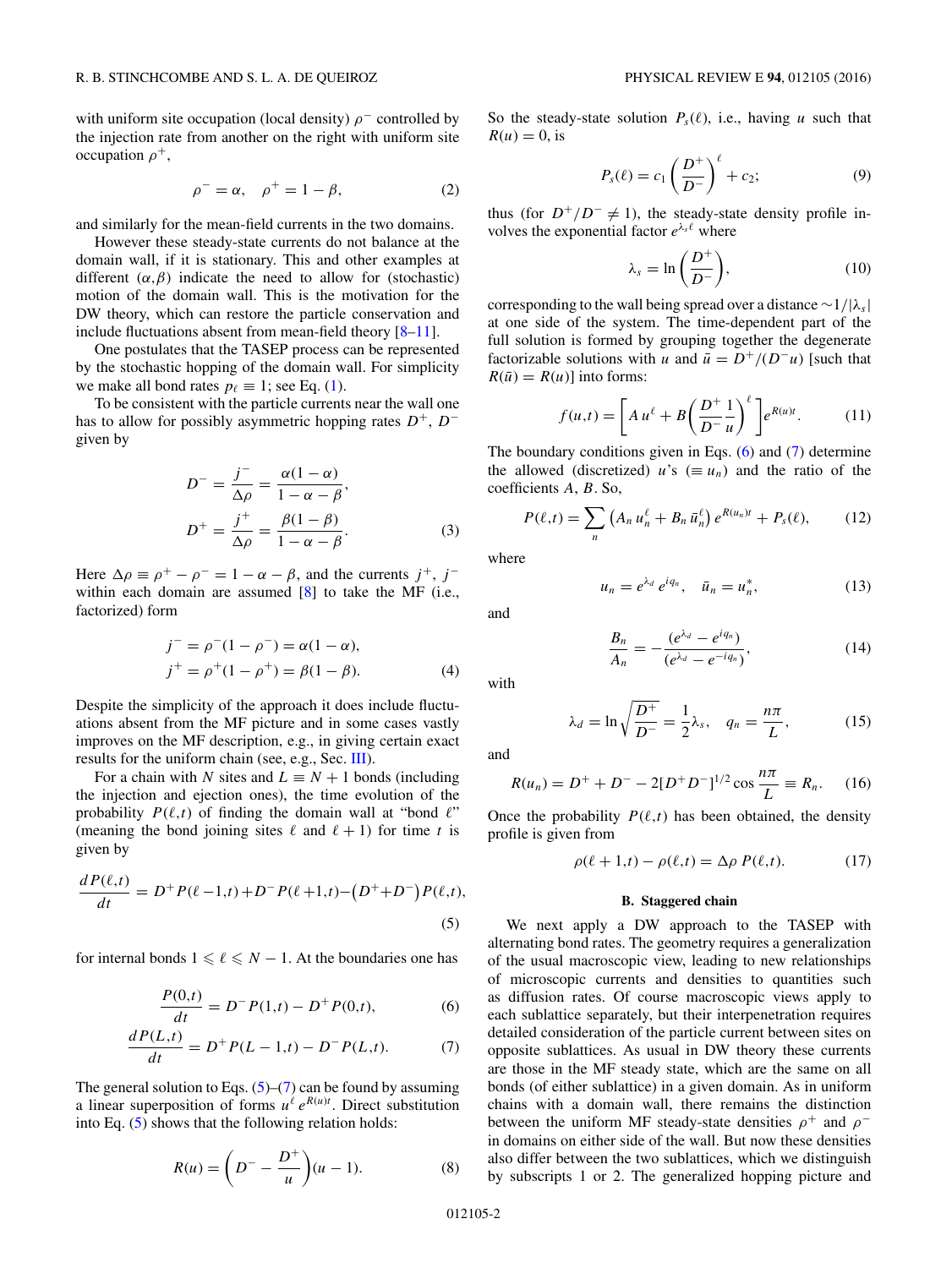<span id="page-2-0"></span>

FIG. 1. A domain wall (dashed vertical line) dividing a twosublattice system with alternating hopping rates  $p_1$  and  $p_2$ , into a "minus" domain (left) and a "plus" one (see text for definitions of  $\rho_{1,2}^{\pm}$  and  $J_{12,21}^{\pm}$ ).

the labeling on bonds of hopping rates  $(p_1, p_2)$  and currents  $(J_{12}^{\pm}, J_{21}^{\pm})$ , and of particle densities  $(\rho_1^{\pm}, \rho_2^{\pm})$  at sites, are shown in Fig. 1. The DW diffusion constants, resulting from particle conservation, for hopping to right or left  $(+ or -)$  from a given type of bond (1 or 2) are given by

$$
D_2^-(\rho_2^+ - \rho_2^-) = J_{12}^- \equiv p_1 \rho_1^-(1 - \rho_2^-), \tag{18}
$$

$$
D_1^+(\rho_1^+ - \rho_1^-) = J_{12}^+ \equiv p_1 \rho_1^+(1 - \rho_2^+), \tag{19}
$$

$$
D_2^+(\rho_2^+ - \rho_2^-) = J_{21}^+ \equiv p_2 \,\rho_2^+(1 - \rho_1^+),\tag{20}
$$

$$
D_1^- (\rho_1^+ - \rho_1^-) = J_{21}^- \equiv p_2 \, \rho_2^- (1 - \rho_1^-). \tag{21}
$$

Equation (18), for example, follows from the hopping picture and the labeling of bond rates and currents and site densities shown in Fig. 1 because in the left hop of the wall shown the bond left of the wall, with current  $J_{12}^-$ , carries  $\rho_2^+ - \rho_2^-$  across to the right.

As for the uniform chain, the application of DW diffusion theory to the staggered chain needs the identification of incipient walls, typically from MF steady-state density profiles, and their characterization. That involves finding hopping rates, using Eqs.  $(18)$ – $(21)$  with appropriate currents and densities. These can come from Mobius maps [\[12,13\]](#page-10-0) involving the parameters  $\alpha$ ,  $\beta$ ,  $p_1$ ,  $p_2$ .

A variety of different forms arise, corresponding to the different regions of the MF steady-state phase diagram. The MF phase boundaries, as well as coexistence and possible factorization lines, turn out to be only approximate for the staggered chain [\[13\]](#page-10-0), and they can be shifted by fluctuations. Their possible modification by DW diffusion is of particular interest and we first address that.

For the staggered chain there is no known analog of the operator algebra which holds for the uniform case, and from which the existence of factorizable states can be established, so here our use of the term "factorization" should be taken to cover the possibility of factorization through a state of uniform density. This issue will be discussed conclusively in Sec. [IV.](#page-9-0)

The DW diffusion steady-state density profiles (on each sublattice) which determine such things are related to the steady-state diffusion probability distribution  $P_{\ell}$  for each sublattice, through a generalization of Eq. [\(9\)](#page-1-0). As in the uniform chain, these  $P_{\ell}$ 's typically include parts exponential in  $\ell$ . The (coupled) steady-state diffusion equations result in

$$
P_{\ell} = c_1 \left( \frac{D_1^+ D_2^+}{D_1^- D_2^-} \right)^{\ell/2} + c_2 \quad \text{(steady state)}, \tag{22}
$$

with different constants for the two sublattices.

In the phase diagram the coexistence and factorization lines are special in having site-independent  $P_{\ell}$ 's. This can only occur if

$$
\frac{D_1^+ D_2^+}{D_1^- D_2^-} = 1,\t(23)
$$

analogous to having overall zero bias.

For converting the condition Eq.  $(23)$  to a relation between *α*, *β*, *p*1, and *p*2, one needs the MF steady-state densities (uniform on each domain) for both sublattices, namely,  $\rho_1^-$ ,  $\rho_2^-$ ,  $\rho_1^+$ ,  $\rho_2^+$ . With the injection and ejection sites both on sublattice 1,

$$
\rho_1^- = \frac{ap_2}{p_1 + a(p_2 - p_1)}, \quad 1 - \rho_1^+ = \frac{bp_1}{p_2 + b(p_1 - p_2)},\tag{24}
$$

$$
\rho_2^- = a, \quad 1 - \rho_2^+ = b,\tag{25}
$$

where  $a = \alpha/p_2$ ,  $b = \beta/p_1$ .

With *A* ≡  $p_1 + a(p_2 - p_1)$ , *B* ≡  $p_2 + b(p_1 - p_2)$ , *C* ≡  $1 - a - b$ , we find for the diffusion rates

$$
D_1^+ = b(1-b)\frac{A}{C}, \quad D_2^+ = p_1 p_2 \frac{b(1-b)}{BC},
$$
  

$$
D_2^- = p_1 p_2 \frac{a(1-a)}{AC}, \quad D_1^- = a(1-a)\frac{B}{C}.
$$
 (26)

The sublattice density differences are

$$
\rho_2^+ - \rho_2^- = C, \quad \rho_1^+ - \rho_1^- = p_1 p_2 \frac{C}{AB}, \tag{27}
$$

and we have

$$
\frac{D_1^+ D_2^+}{D_1^- D_2^-} = \left[\frac{b(1-b)A}{a(1-a)B}\right]^2.
$$
 (28)

This last result makes the condition Eq. (23) for the coexistence and factorization lines, in DW theory, become

$$
b(1-b)[p_1 + a(p_2 - p_1)] = \pm a(1-a)[p_2 + b(p_1 - p_2)],
$$
\n(29)

giving, respectively,

$$
p_1\left(\frac{1-a}{a}\right) = p_2\left(\frac{1-b}{b}\right) \quad \text{(coexistence)},\tag{30}
$$

$$
a + b = 1
$$
 (factorization). (31)

It turns out that these determining equations are the same as in MF theory [where they come from the steady-state equivalence of bond currents, with the uniform density profiles given by Eqs. (24) and (25)].

The rather general relations just given for diffusion rates and associated quantities can need reinterpretation, e.g., to avoid sign errors in *D*'s, for certain regions of the phase diagram.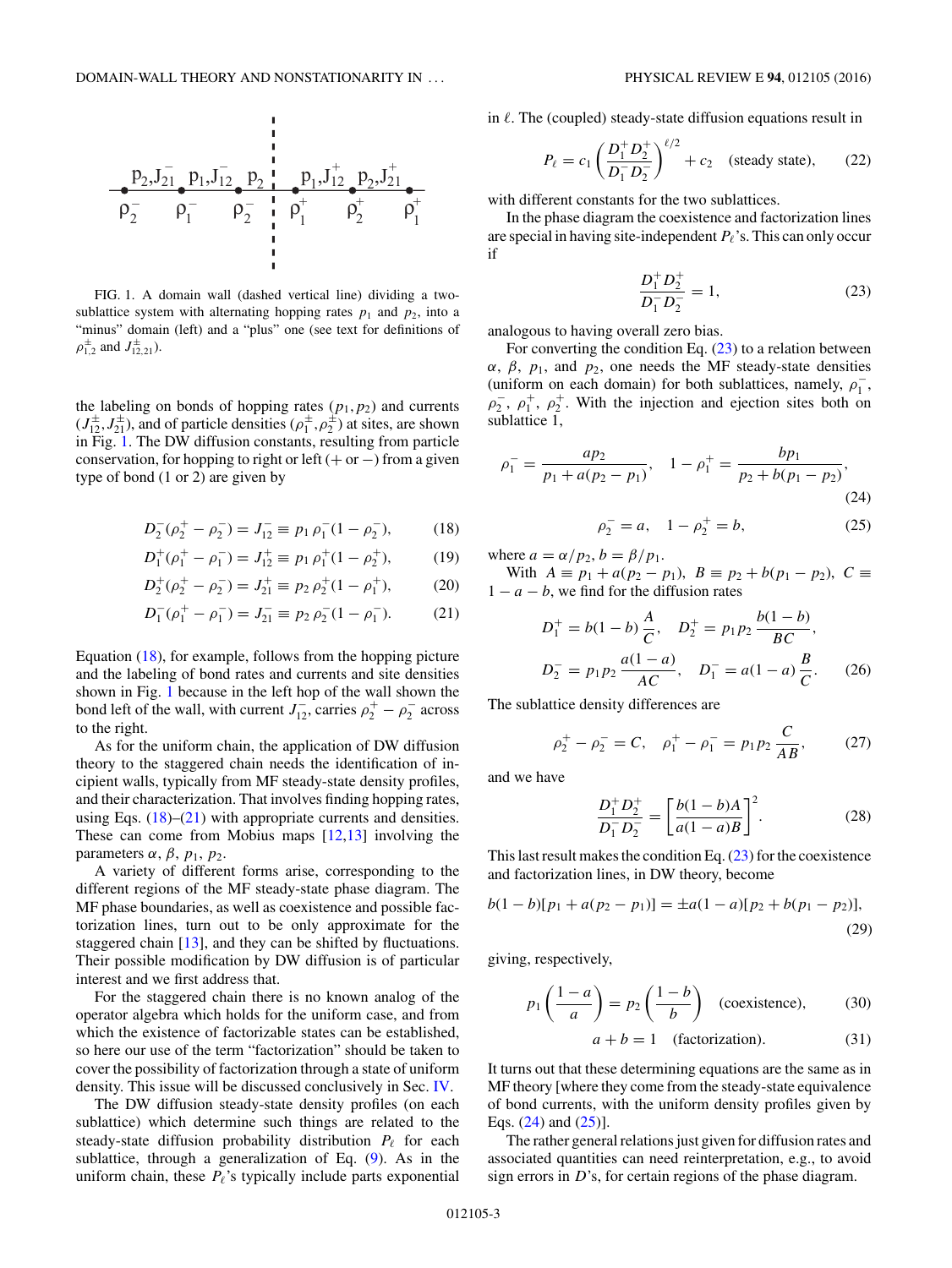<span id="page-3-0"></span>The intersection of the factorization and coexistence lines is the critical point

$$
(a_c, b_c) = \left(\frac{\sqrt{p_1}}{\sqrt{p_1} + \sqrt{p_2}}, \frac{\sqrt{p_2}}{\sqrt{p_1} + \sqrt{p_2}}\right),
$$
 (32)

predicted by both MF and DW theory.

We next turn to dynamical behavior within DW theory, which needs use of the full coupled discrete diffusion equations for the domain wall. Omitting the time dependence for clarity, and recalling that odd- and even-numbered lattice sites correspond, respectively, to sublattices 1 and 2, these are

$$
\frac{dP_{2\ell}}{dt} = P_{2\ell-1}D_2^+ + P_{2\ell+1}D_1^- - (D_2^+ + D_1^-)P_{2\ell},\qquad(33)
$$

$$
\frac{dP_{2\ell+1}}{dt} = P_{2\ell}D_1^+ + P_{2\ell+2}D_2^- - (D_1^+ + D_2^-)P_{2\ell+1}.\tag{34}
$$

The solution of Eqs.  $(33)$  and  $(34)$  involves the following two (sublattice) superpositions of factorizable components:

$$
P_{2\ell} = \sum_{\zeta} A_{\zeta} e^{2\ell \zeta} e^{-tR(\zeta)}, \qquad (35)
$$

$$
P_{2\ell+1} = \sum_{\zeta} B_{\zeta} e^{(2\ell+1)\zeta} e^{-tR(\zeta)}.
$$
 (36)

The resulting equations for  $R(\zeta)$  and  $B_\zeta/A_\zeta$  involve the matrix

$$
\mathcal{M} = \begin{pmatrix} a(0) & -a(\zeta) \\ -b(\zeta) & b(0) \end{pmatrix} \text{ with } \begin{cases} a(\zeta) = D_2^+ e^{-\zeta} + D_1^- e^{\zeta} \\ b(\zeta) = D_1^+ e^{-\zeta} + D_2^- e^{\zeta} \end{cases}.
$$
\n(37)

The eigenvalues and eigenvectors of  $M$  provide a two-branch spectrum for  $R(\zeta)$ , and corresponding values of the ratio  $B_\zeta / A_\zeta$ .

A few general remarks can be made here. One is that specifying  $R(\zeta) = 0$  requires that the determinant of M should vanish, which is satisfied if  $\zeta = \overline{\zeta}$  where

$$
e^{2\bar{\zeta}} = \frac{D_1^+ D_2^+}{D_1^- D_2^-}.
$$
 (38)

This is the "complex wave vector" corresponding to the exponential profiles in steady state; see Eq.  $(22)$ .

Another remark concerns boundary conditions. These require that the differences of the profiles from their steady-state values have to vanish at the boundaries; and they determine the allowed *ζ* 's.

As in the uniform chain [see Eq.  $(11)$ ] the boundary requirements can be satisfied by grouping degenerate factorizable solutions, having  $\zeta$ 's with the same  $R(\zeta)$ . The eigenvalue equation for  $R(\zeta)$  is

$$
R^2 - \Sigma R + G(\zeta) = 0,\t(39)
$$

where

$$
\Sigma = D_1^+ + D_2^+ + D_1^- + D_2^- \tag{40}
$$

and, with

$$
\Gamma = \sqrt{D_1^+ D_2^+ D_1^- D_2^-},\tag{41}
$$

$$
G(\zeta) = 2\Gamma \left[ \cosh \bar{\zeta} - \cosh(2\zeta - \bar{\zeta}) \right].
$$
 (42)

So, degenerate  $\zeta$ 's all have the same  $G$ , and a particular such group is easily seen to be *z*,  $\bar{\zeta}$  − *z*,  $z$  −  $\pi$  *i*,  $\bar{\zeta}$  +  $\pi$  *i* − *z*, e.g., with *z* real.

The generalization obtained by adding  $\pm i q$  to each of these provides a group all with the same Re *R*'s and equal or opposite Im *R*'s (proportional to ballistic velocities). Superpositions involving such a group provide the time-dependent parts of solutions which can satisfy the boundary conditions. The remaining requirements are

$$
z = \frac{\bar{\zeta}}{2}, \quad q = q_n = \frac{n\pi}{L}, \tag{43}
$$

together with conditions relating the coefficients  $A_\zeta$ ,  $B_\zeta$  for all the  $\zeta$ 's of the group. Initial conditions complete the determination of the coefficients.

The above procedure for dealing with the boundary conditions for the staggered chain is much more complicated than that in Sec. [II A,](#page-0-0) but the result Eq.  $(43)$  is of the same form as Eq. [\(15\)](#page-1-0).

So the rate *R* is provided by inserting  $G(\frac{\bar{\zeta}}{2} \pm i q)$  into Eq.  $(39)$ . Using Eqs.  $(38)$ – $(42)$  that gives

$$
G\left(\frac{\bar{\zeta}}{2} \pm i q\right) = \left(\sqrt{D_1^+ D_2^+} - \sqrt{D_1^- D_2^-}\right)^2 + 4\sqrt{D_1^+ D_2^+ D_1^- D_2^-} \sin^2 q_n. \tag{44}
$$

This provides the two-branch spectrum already referred to. In general  $\bar{\zeta}$  is nonzero and the spectrum has a gap, which is typically small.

Indeed the special case  $D_1^{\pm} = D_2^{\pm} \equiv D^{\pm}$  has

$$
G\left(\frac{\bar{\zeta}}{2} \pm i q\right) = (D^+ - D^-)^2 + 4D^+D^- \sin^2 q_n, \qquad (45)
$$

which leads to the one-branch spectrum given in Eq.  $(16)$  as expected, since in this case the relationship of the *D*'s removes their sublattice distinction and so corresponds to the uniform chain.

It can be seen from Eq. (38) that if  $D_1^+ D_2^+ = D_1^- D_2^-$ , corresponding to the unbiased case [coexistence and factorization lines; see Eq. [\(23\)](#page-2-0)],  $\bar{\zeta}$  becomes zero and  $G = 4D_1^+ D_2^+ \sin^2 q_n$ . Then, at small  $q_n$ ,  $G$  becomes small and consequently

$$
R \sim \frac{G}{\Sigma}, \quad R \sim \Sigma - \frac{G}{\Sigma}, \tag{46}
$$

for acoustic and optical branches, respectively. The acoustic branch is gapless in this case, which is analogous to the unbiased gapless case from  $D^+ = D^-$  in the uniform chain.

The acoustic branch provides the small-*q* modes which dominate the late-time dynamical behavior. The higher-*q* modes of that branch and the modes of the other branch decay rapidly as in the "fast equalization" of sublattices previously studied in MF dynamics [\[13\]](#page-10-0).

In gapless cases or typical cases with a small gap the late-time modes have small *q*. So, for these the ratio  $B_\zeta / A_\zeta$ will be close to  $a(0)/a(\bar{\zeta}/2)$ . This, being independent of  $q_n$ , makes  $(P_{2\ell+1} + P_{2\ell-1})/2P_{2\ell}$  independent of  $\ell$ . This implies that, according to DW diffusion theory, at late times the DW distribution functions on the two sublattices are proportional.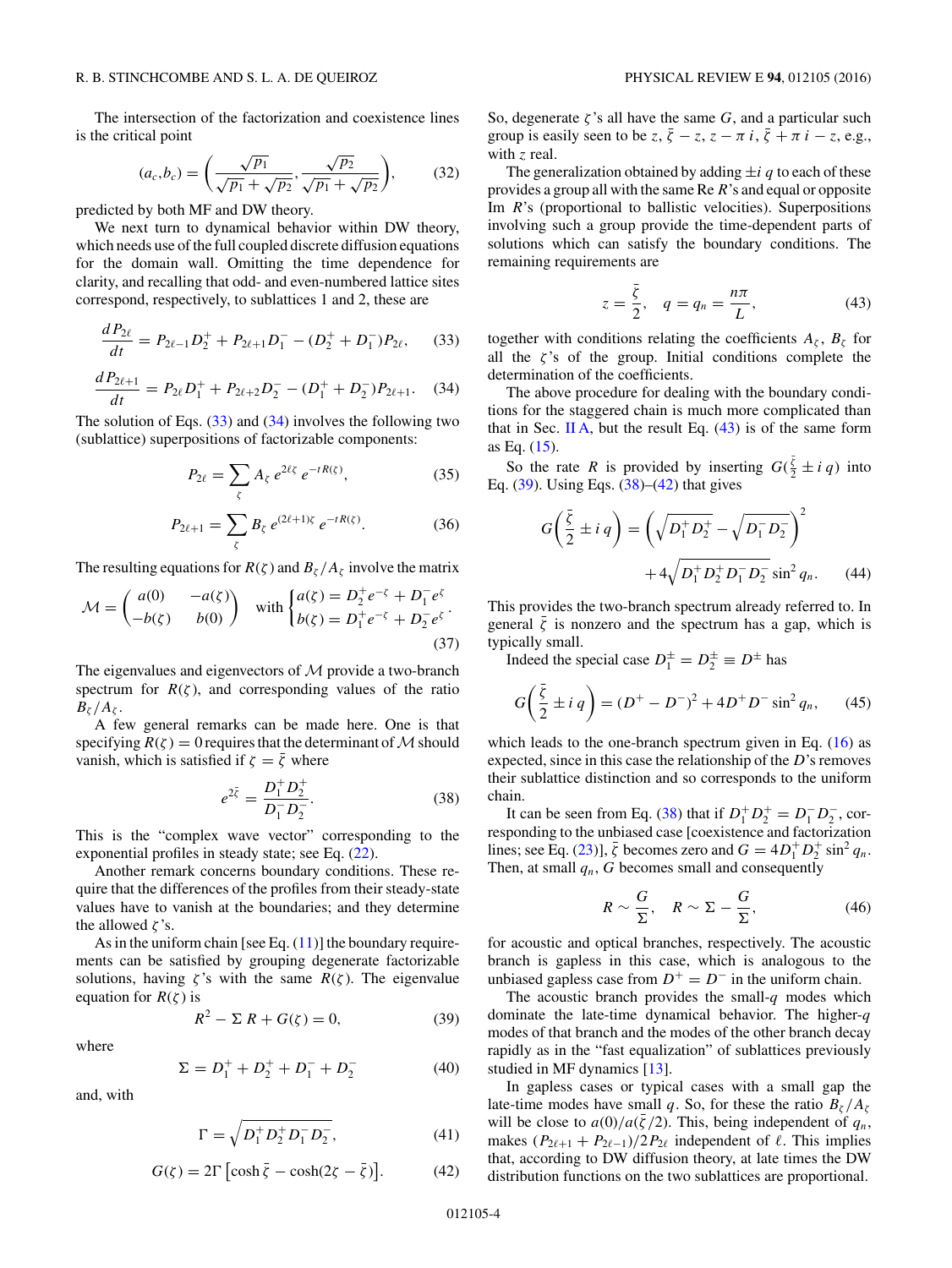<span id="page-4-0"></span>Now the densities on the sublattices can be found from the distribution functions using the following straightforward generalization of Eq. [\(17\)](#page-1-0) for the uniform case:

$$
\rho_{2\ell+1}(t) - \rho_{2\ell}(t) = (\rho_1^+ - \rho_2^-) P_{2\ell}(t), \tag{47}
$$

$$
\rho_{2\ell}(t) - \rho_{2\ell - 1}(t) = (\rho_2^+ - \rho_1^-) P_{2\ell - 1}(t). \tag{48}
$$

With these, noting that in general  $\rho_1^+ - \rho_2^- \neq \rho_2^+ - \rho_1^-$ , the result above for the probability distributions becomes the statement that the late-time difference of density profiles is very nearly constant in  $\ell$ .

## **III. NUMERICS**

## **A. Introduction**

For a chain with *N* sites and  $L = N + 1$  bonds (including the injection and ejection ones), an elementary time step consists of *L* sequential bond update attempts, each of these according to the following rules: (1) select a bond at random, say, bond  $ij$ , connecting sites  $i$  and  $j$ ; (2) if the chosen bond has an occupied site to its left and an empty site to its right, then (3) move the particle across it with probability (bond rate)  $p_{ij}$ . If the injection or ejection bond is chosen, step 2 is suitably modified to account for the particle reservoir (the corresponding bond rate being, respectively, *α* or *β*).

Thus, in the course of one time step, some bonds may be selected more than once for examination and some may not be examined at all. This constitutes the *random-sequential update* procedure described in [\[14\]](#page-10-0), which is the realization of the usual master equation in continuous time [\[14\]](#page-10-0). For uniform chains the exact steady-state profiles given by the operator algebra described in [\[4\]](#page-10-0), which are an important baseline in our numerical work, correspond to random-sequential update as recalled in  $[14]$ .

For specified initial conditions, we generally took ensemble averages of local densities and/or currents over *N*sam =  $10<sup>5</sup>$ –10<sup>6</sup> independent realizations of stochastic update up to a suitable time *t*max, for each of those collecting system-wide samples at selected times.

Estimation of uncertainties involves running  $N<sub>set</sub>$  independent sets of *N*sam samples each; from the spread among the averaged quantities for the distinct sets, one then estimates the rms deviation of each relevant quantity. As is well known [\[15\]](#page-10-0), such rms deviations are essentially independent of  $N_{\text{set}}$  as long as  $N_{\text{set}}$  is not too small, and vary as  $N_{\text{sam}}^{-1/2}$ . We generally took  $N_{\text{set}} = 10$ . Such stochastic fluctuations are the source of the error bars displayed in Figs. [6](#page-6-0) and [8–](#page-7-0)[10](#page-8-0) below.

### **B. Uniform chain**

We started by testing the predictions of DW theory for selected steady-state properties of uniform chains. In this case, the exact steady-state density profiles  $\rho_s(\ell)$  are known [\[4\]](#page-10-0) for any  $(\alpha, \beta)$  and arbitrary number of sites *N*.

For  $(\alpha, \beta) = (0.3, 0.4)$ , in which case Eq. [\(3\)](#page-1-0) gives  $D^+ = 0.8$ and *D*<sup>−</sup> = 0*.*7, we attempted to fit the exact profiles according to Eqs.  $(9)$ ,  $(10)$ , and  $(17)$  to the form

$$
\rho_s(\ell) = a + b \, \exp[\lambda_s \, (\ell - \ell_0)] \tag{49}
$$

with *a*,  $\lambda_s$ , and  $\ell_0$  as adjustable parameters; for  $\alpha < \beta$  one keeps  $b = +1$  (fixed) as is appropriate for  $\alpha + \beta < 1$ . Results



FIG. 2. Adjusted values of  $\lambda_s$  of Eq. [\(10\)](#page-1-0) for fits of Eq. (49) to exact steady-state profiles, for uniform chains of *N* sites, against 1*/N*. The full line is a parabolic spline through large-*N* results (see text).

for selected values of *N* between 15 and 400 are displayed in Fig. 2, where the uncertainties shown relate exclusively to the intrinsic features of multiparametric nonlinear regression. The quality of fit improves for increasing *N*, as shown by the shrinking standard deviations for  $\lambda_s$ ; also, the central estimates tend to stabilize for  $N\gtrsim 100,$  suggesting a parabolic form with no linear term in *N*−<sup>1</sup> to describe the asymptotic behavior for large *N* [shown as a full (red) line in Fig. 2]. This gives  $\lim_{N\to\infty} \lambda_s^{\text{fit}} = 0.151(1)$ , to be compared with the prediction of Eq. [\(10\)](#page-1-0),  $\lambda_s^{\text{DW}} = 0.13353...$ 

For dynamics, we initially investigated the coexistence line (CL) between low- and high-density phases, at  $\alpha = \beta < 1/2$ , where both  $\lambda_s$  of Eq. [\(10\)](#page-1-0) and  $\lambda_d$  of Eq. [\(15\)](#page-1-0) vanish. In order to avoid crossover effects due to proximity to the critical point at (*α,β*) = (1*/*2*,*1*/*2) we took (*α,β*) = (1*/*4*,*1*/*4). Keeping only the  $n = 1$  term in Eq. [\(12\)](#page-1-0), the very-late time density difference profiles  $\delta \rho(\ell, t) \equiv \rho(\ell, t) - \rho_s(\ell)$  behave, on the approach to steady state, as

$$
\delta \rho(\ell, t) = -\frac{2(1 - 2\alpha)}{\pi} \sin \frac{\pi \ell}{L} e^{-c(L)t}, \tag{50}
$$

where the numerical prefactor comes from adjusting the *An*,  $B_n$  of Eq. [\(12\)](#page-1-0) to an empty-lattice initial condition, and the inverse relaxation time is given, using Eqs. [\(3\)](#page-1-0) and [\(16\)](#page-1-0) for  $L/\pi \gg 1$ , by

$$
c(L) = R_1(L) = \frac{\alpha(1-\alpha)}{1-2\alpha} \left(\frac{\pi}{L}\right)^2.
$$
 (51)

Note that Eq.  $(51)$  coincides with the Bethe ansatz result of [\[16\]](#page-10-0) [see their Eq.  $(21)$ ].

For fixed *L*, we ran simulations starting from an empty lattice; then, for a set of suitable *t* values we fitted numerically generated difference profiles to the sine dependence in Eq.  $(50)$ , thus producing a sequence of effective time-dependent amplitudes, which was in turn fitted to an exponential time dependence to extract estimates of the  $c(L)$ of Eq. (51). Finally, we examined the behavior of the  ${c(L)}$ against *L*. Results are shown in Fig. [3.](#page-5-0)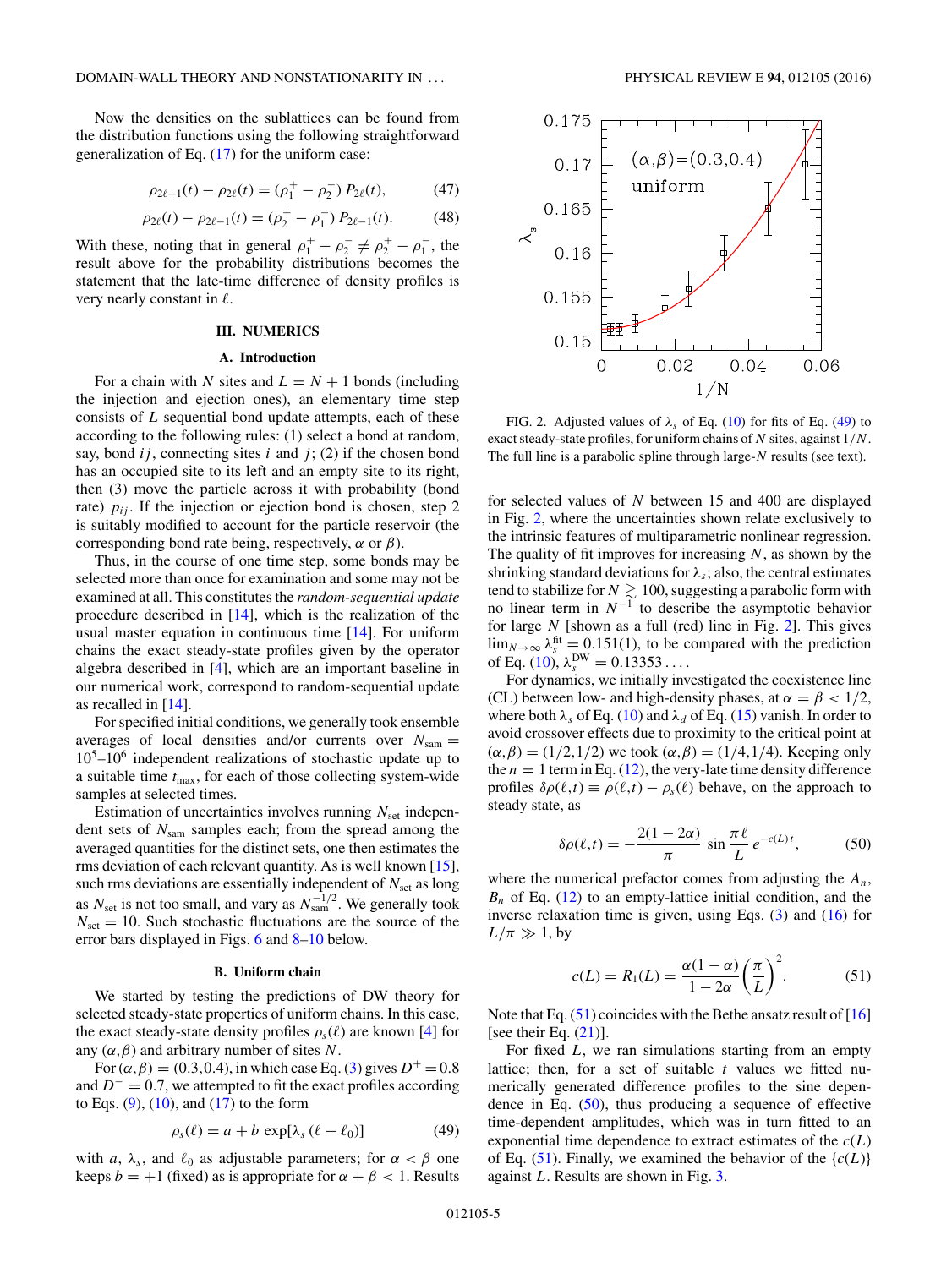<span id="page-5-0"></span>

FIG. 3. For  $(\alpha, \beta) = (1/4, 1/4)$ , plot of  $L^2 c(L)$  against  $1/L$ , where the  $c(L)$  are adjusted values of the exponential time decay of  ${\delta \rho}(L)$ ; see Eqs. [\(50\)](#page-4-0) and [\(51\)](#page-4-0). The full (red) line is a linear fit to the data. The long-dashed line marks the DW theory prediction.

The error bars shown in the figure result from the cumulative effects of (i) statistical fluctuations in the local densities for each specified  $\ell$  and  $t$ , coming from the stochastic sampling process; (ii) intrinsic uncertainties following from adjusting difference profiles for fixed *t* to a single sine dependence while fully neglecting higher-order terms in Eq. [\(12\)](#page-1-0) [see Eq: [\(50\)](#page-4-0)]; and (iii) additional intrinsic uncertainties related to assuming the time dependence of the effective amplitudes found in (ii) to follow a single exponential form over a relatively broad time interval. We have seen that (ii) and (iii) are of much larger quantitative importance than (i). For instance, the *c*(*L*) of Fig. 3 have uncertainties varying between 2 and 5%, while relative fluctuations in the associated difference densities  $\delta \rho(\ell, t)$  are of order 1% or less (provided that one analyzes sites not very close to the system edges, where the *δρ* approach zero). Similar considerations apply to the respective sources of the error bars exhibited in Figs. 4, [11,](#page-8-0) and [12](#page-8-0) below.

One sees that the numerical estimates of  $c(L)$  become closer to the prediction of Eq. [\(51\)](#page-4-0) with increasing *L*. The extrapolated value is  $\lim_{L\to\infty} L^2 c(L) = 3.6(1)$ , to be compared to  $\alpha(1 - \alpha)\pi^2/(1 - 2\alpha) = 3.7011...$  for  $\alpha = 1/4$ .

Next we examined the time evolution of difference densities for  $\alpha + \beta < 1$ , away from the CL. In this case DW theory gives the late-time difference densities as

$$
\delta \rho(\ell, t) \propto \exp(\lambda_d \ell) \sin \frac{\pi \ell}{L} e^{-R_1(L)t}, \tag{52}
$$

with  $\lambda_d$  and  $R_1(L)$  as given, respectively, in Eqs. [\(15\)](#page-1-0) and [\(16\)](#page-1-0).

At  $(\alpha, \beta) = (0.3, 0.4)$ , using Eqs. [\(3\)](#page-1-0) and [\(16\)](#page-1-0) for  $L/\pi \gg 1$ one gets  $R_1 = 0.003337 \dots + 7.3857 \dots / L^2$ . Again, this agrees with the Bethe ansatz result of [\[16\]](#page-10-0) [see their Eq. [\(19\)](#page-2-0)].

We produced numerical estimates of  $R_1$  by implementing a procedure similar to that described above for the CL. In contrast to that case,  $\lambda_d$  is now an additional quantity to be considered. It is known [\[13\]](#page-10-0) that the predicted shapes of late-time profiles are very sensitive to the presence of an exponential term in their spatial dependence. Thus, in order to



FIG. 4. For  $(\alpha, \beta) = (0.3, 0.4)$ , plot of  $R_1(L)$  against  $1/L$ , where the  $R_1(L)$  are adjusted values of the exponential time decay of  ${\delta \rho}(L)$ ; see Eqs. [\(16\)](#page-1-0) and (52). The full (red) line is a parabolic fit to the data (see text).

concentrate on the analysis of time decay rates we took  $\lambda_d$  as an adjustable parameter. However, the following remarks are in order. We saw that (i) for fixed system size *L*, the best-fitting values from numerics systematically decreased for increasing times *t* in the nonstationary regime; and (ii) while, for assorted *L* and *t* one generally found  $0.07 \lesssim \lambda_d^{\text{fit}} \lesssim 0.10$ , an average over *L* of long-time extrapolations of the behavior referred to in (i) gives  $\langle \lambda_d^{\text{fit}} \rangle = 0.06(1)$ . This is to be compared with the prediction  $\lambda_d^{\text{DW}} = 0.06676...$  and [using  $\lambda_d = (1/2)\lambda_s$  ] also to the final result for fits of steady-state profiles to Eq. [\(49\)](#page-4-0), namely,  $(1/2)\lambda_s^{\text{fit}} = 0.0755(5)$ .

Our results for numerical estimates of  $R_1$  are shown in Fig. 4. The figure also shows a parabolic fit of the numerical data inspired in the large-*L* limit of Eq. [\(16\)](#page-1-0). With  $R_1(x) = R_1^0 + R_1^2 x^2$  one gets  $R_1^0 = 0.0041(4), R_1^2 = 4.6(2),$ the former value being only two error bars away from the DW prediction.

Still for  $(\alpha, \beta) = (0.3, 0.4)$  we compared both the stationary and nonstationary behavior of density profiles, as given by DW theory, with corresponding results from, respectively, the exact steady-state solution and numerical simulations. To this end, we solved the discrete-time version of Eq. [\(5\)](#page-1-0),

$$
P(\ell, t + dt) = D^{+}dt P(\ell - 1, t) + D^{-}dt P(\ell + 1, t)
$$

$$
+ [1 - (D^{+} + D^{-})dt]P(\ell, t), \qquad (53)
$$

with similar adaptations to Eqs. [\(6\)](#page-1-0) and [\(7\)](#page-1-0). Fixing *dt* amounts to a simple renormalization of the computational time scale with the proviso that the condition  $(D^+ + D_-)dt < 1$  must be obeyed, to prevent negative probabilities cropping up upon iteration. We used  $dt = 0.5$ , which suffices for the present case.

The density profiles can be evaluated at all times via [\[11\]](#page-10-0)

$$
\rho^{\text{DW}}(\ell,t) = \left(\sum_{k=0}^{\ell} P_k(t)\right)\rho^+ + \left(\sum_{k=\ell+1}^{L} P_k(t)\right)\rho^-, \quad (54)
$$

with  $\rho^+$ ,  $\rho^-$  from Eq. [\(2\)](#page-1-0).

Figure [5,](#page-6-0) for a system with  $N = 29$  sites, shows the exact steady-state profile [\[4\]](#page-10-0) compared with two variants of the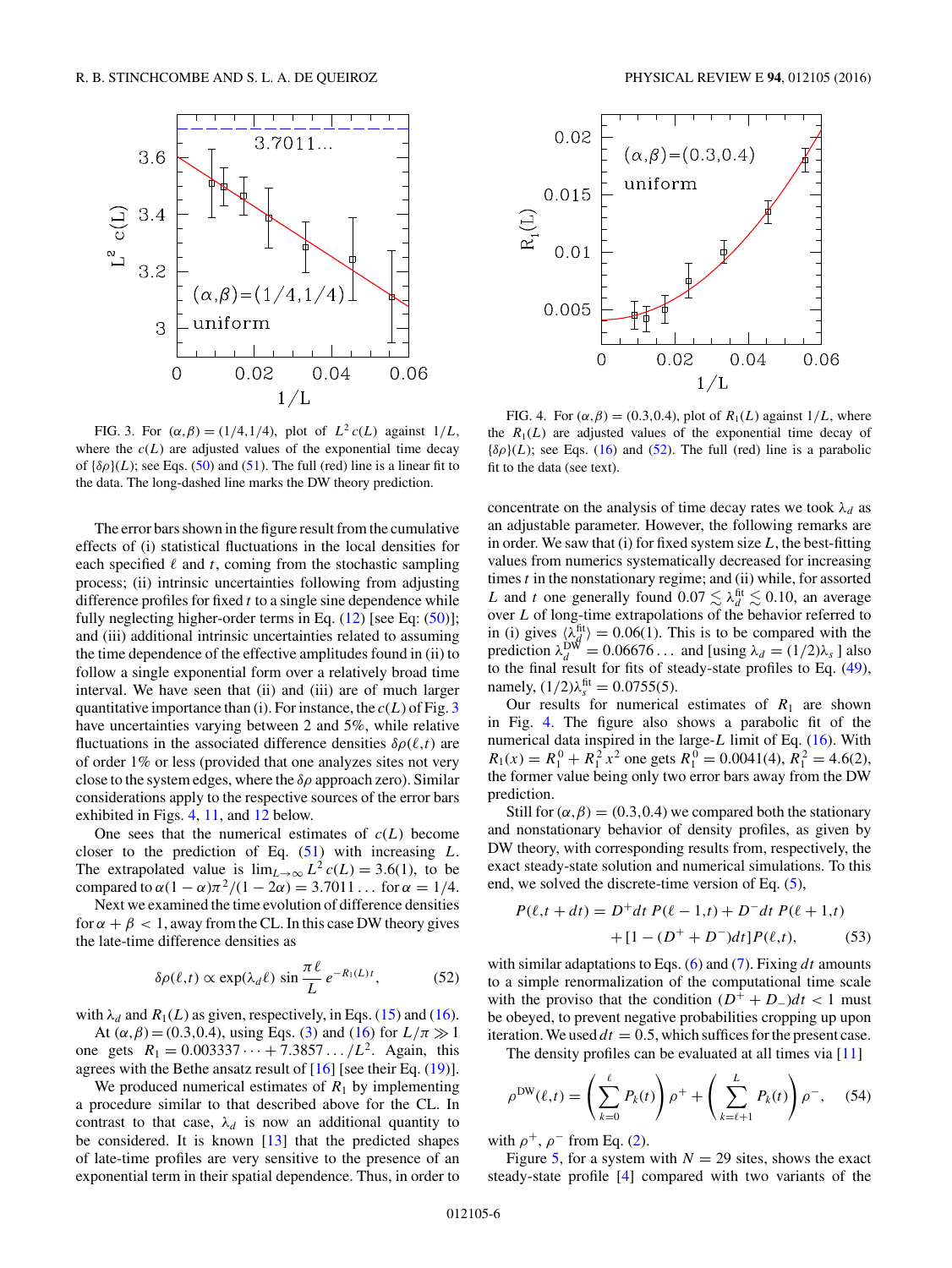<span id="page-6-0"></span>

FIG. 5. For  $(\alpha, \beta) = (0.3, 0.4), N = 29$ , points are exact steadystate density profiles [\[4\]](#page-10-0); lines are results of long-time evolution of Eqs. [\(5\)](#page-1-0)–[\(7\)](#page-1-0). (I):  $D^+$ ,  $D^-$  from Eq. [\(3\)](#page-1-0). (II):  $D^+/D^- = e^{\lambda_s}$ ,  $\lambda_s =$ 0*.*160 (see text).

long-time limit of the evolution of Eq.  $(53)$  and the corresponding versions of Eqs.  $(6)$  and  $(7)$ . In curve  $(1)$  we used *D*<sup>+</sup> and *D*<sup>−</sup> following Eq. [\(3\)](#page-1-0), while in curve (II) we took  $D^+/D^- = e^{\lambda_s}$ , with  $\lambda_s = 0.160$  being the central estimate from the fit of the  $N = 29$  exact profile to Eq. [\(49\)](#page-4-0).

One sees that in both cases, although the general trends are captured by DW results, some small but significant discrepancies remain especially close to the system's right end. One expects such effects to become less relevant with increasing system size [\[11\]](#page-10-0).

We examined the approach to stationarity, by evaluating the difference densities predicted by DW theory, i.e.,  $\delta \rho^{\text{DW}}(\ell, t) \equiv$  $\rho^{DW}(\ell,t) - \rho_s^{DW}(\ell)$ . In Fig. 6 they are compared to those coming from simulations. As mentioned previously, the latter



FIG. 6. For  $(\alpha, \beta) = (0.3, 0.4), N = 29$ , difference-density profiles. Points are simulation results at  $t^{\text{sim}} = 160$ . The continuous (red) line is a result of evolution of Eqs.  $(5)-(7)$  $(5)-(7)$  $(5)-(7)$  at  $t^{DW} = 2t^{\text{sim}}$ . The long-dashed line is from MF theory of [\[13\]](#page-10-0). See text for description of initial conditions.

use the exact steady-state profiles as the baseline to be subtracted from finite-time numerical results.

We started the DW evolution with the domain wall at the right end of the system; consistently with this, the numerical simulation was started with uniform average density  $\langle \rho \rangle$  =  $\rho$ <sup>−</sup> = 0.3. With the elementary time step  $dt$  = 0.5 for the DW evolution, as mentioned, the correspondence between times scales is  $t^{DW} = 2t^{\text{sim}}$ . The features shown in Fig. 6 turn out to be typical of late-time profiles (say  $100 \lesssim t^{\text{sim}} \lesssim 250$ ), namely, the very good agreement between DW and simulation results for  $\ell \lesssim 20$ , and the small but significant mismatch on the upturn for larger  $\ell$ , with the  $\delta \rho^{\text{DW}}$  profile approaching zero faster than that given by simulation. The dashed line in Fig. 6 shows the corresponding difference profile predicted by the MF theory of  $[13]$ . It is seen that there is everywhere a large discrepancy between the latter and simulation results. For a similar (but simpler) case, namely,  $(\alpha, \beta) = (0.3, 0.7)$ , see Fig. 7 of [\[13\]](#page-10-0).

#### **C. Staggered chain**

We consider chains with alternating rates  $p_1 = 1/2$ ,  $p_2 = 1$ for all internal bonds (i.e., excluding the injection and ejection ones). The ratio  $p_2/p_1 = 2$  is of special interest since its meanfield Mobius mapping description coincides with that of a hexagonal-lattice nanotube with uniform bond rates [\[12,13\]](#page-10-0). For consistency with the condition expressed above Eqs. [\(24\)](#page-2-0) and [\(25\)](#page-2-0), the total number *N* of sites must be odd.

Equations [\(30\)](#page-2-0)–[\(32\)](#page-3-0) give, for  $p_1 = 1/2$  and  $p_2 = 1$ ,

$$
\beta = \frac{\alpha}{1 + \alpha} \quad \text{(coexistence)}, \tag{55}
$$

$$
\alpha + 2\beta = 1 \quad \text{(factorization)}, \tag{56}
$$

$$
(\alpha_c, \beta_c) = \left(\sqrt{2} - 1, 1 - \frac{\sqrt{2}}{2}\right) \text{ (critical point).} \quad (57)
$$

As explained in Sec.  $\overline{I}$  B, the above are concurrent predictions from MF and DW theory. Figure [7](#page-7-0) shows the overall features of the predicted phase diagram in the  $\alpha$ - $\beta$  parameter space. In line with the uniform case, one does not expect the continuation of the CL beyond  $(\alpha_c, \beta_c)$  [long-dashed line in Fig. [7\]](#page-7-0) to have a physical interpretation.

An important feature of driven asymmetric flow on staggered chains [\[13\]](#page-10-0) is that no exact results for steady-state profiles or currents are known, e.g., from operator algebra, unlike the case of their uniform-system counterparts [\[4\]](#page-10-0); thus guidance must come from numerically generated data. Nevertheless, some general properties which are known for uniform chains are expected to hold here as well, such as the existence of a low-current phase for suitably low  $(\alpha, \beta)$  and a highcurrent one for  $(\alpha, \beta)$  large enough. For example, the steadystate current at  $(\alpha, \beta) = (1/5, 1/6)$ , approximately halfway along the predicted CL, is  $J \simeq 0.13$ . To determine the maximal current  $J_{\text{max}}$ , we considered the simpler case of staggered chains with periodic boundary conditions (rings), for which particle-hole symmetry arguments show that  $J_{\text{max}}$  corresponds to a site-averaged density  $\langle \rho \rangle = 1/2$ . From numerical simulations for system sizes with  $\langle \rho \rangle = 1/2$ ,  $N = 20$ , 30, 40 one gets  $\lim_{N\to\infty} J_{\text{max}}(N) = 0.1628(1)$ , to be compared with the  $M_F$  prediction  $J_{\text{max}}^{\text{M}} = p_1 p_2 / (\sqrt{p_1} + \sqrt{p_2}) = 0.17157 \dots$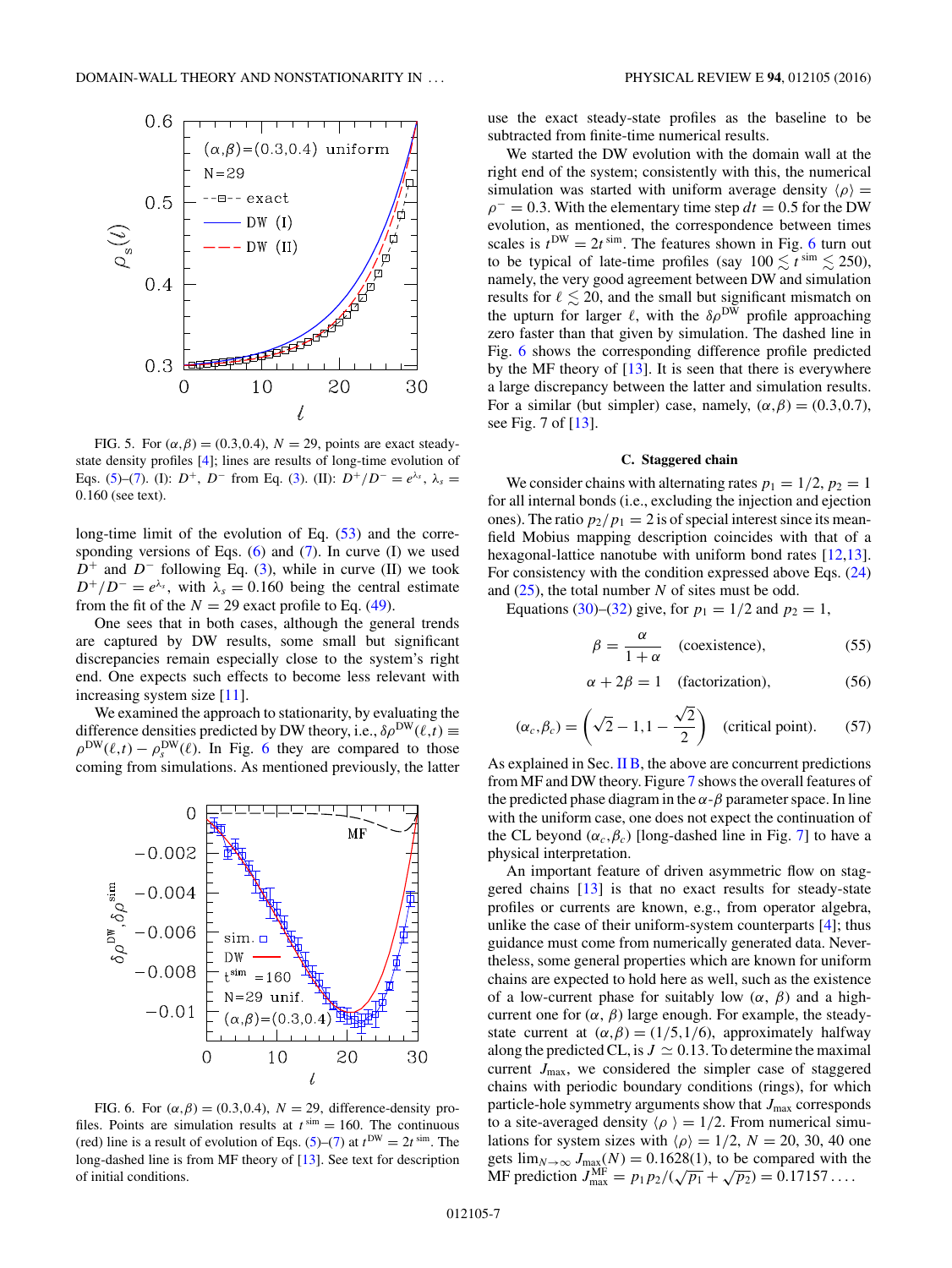<span id="page-7-0"></span>

FIG. 7. Phase diagram predicted by both MF and DW theory for the staggered chain with bond rates  $p_1 = 1/2$ ,  $p_2 = 1$ ; see Eqs.  $(55)$ – $(57)$  and text. CL denotes the coexistence line; FL is the factorization line.

The verification of constant  $\ell$ -independent difference between sublattice steady-state profiles, predicted in Eqs. [\(47\)](#page-4-0) and [\(48\)](#page-4-0), is illustrated in Fig. 8. Note that already for  $t = 240$  there is a good degree of convergence towards a constant difference between sublattice profiles, although some systematic and significant discrepancies still survive. This feature has been found to hold generally for various  $(\alpha, \beta)$  spanning all expected phases. The numerical values of the difference  $\delta_s$  (as defined in Fig. 8) vary in the range  $0.04 \lesssim \delta_s \lesssim 0.15$ .

We first examined steady-state properties at points well within the predicted low-current phases, i.e., for small *α*, *β* and suitably far from the predicted CL  $\beta = \alpha/(1 + \alpha)$ ,  $\alpha$ 



FIG. 8. Sublattice density profiles for the staggered chain with  $N = 41$  sites, at  $(\alpha_c, \beta_c)$  of Eq. [\(57\)](#page-6-0), starting at  $t = 0$  with an empty lattice. The profile for  $t = 2000$  corresponds to the steady-state regime to very good accuracy. Densities for even-numbered sites (blue triangles) have been shifted upwards by  $\delta_s = 0.126$ .

 $\alpha_c = \sqrt{2} - 1$ . We took (i) ( $\alpha, \beta$ ) = (0*.*1*,*0*.*22) and (ii) ( $\alpha, \beta$ ) = (0*.*3*,*0*.*115). In both cases DW theory predicts an exponential shape for the sublattice steady-state densities, amenable to fitting via Eq. [\(49\)](#page-4-0) above, with  $b = +1$  for the former and  $b = -1$  for the latter (as they are located on opposite sides of the CL).

From Eqs. [\(22\)](#page-2-0) and [\(26\)](#page-2-0) one gets, respectively,  $\lambda_s =$ 0*.*65777 *...* for (i) and −0*.*479014 *...* for (ii). Fitting steadystate profiles from sublattice 1 for chains with  $N = 41$  sites to Eq. [\(49\)](#page-4-0) gives, respectively,  $\lambda_s^{\text{fit}} = 0.645(15)$  for (i) and −0*.*594(8) for (ii). Motivated by the uniform-chain case depicted in Fig. [2,](#page-4-0) in both cases we checked for a systematic *N* dependence of  $\lambda_s^{\text{fit}}$ . We took  $N = 29$  and 57. For both  $(\alpha, \beta)$ pairs the adjusted parameters stay within at most two error bars from the corresponding  $N = 41$  values quoted above. So one can conclude that for the former case there is very good agreement between theory and simulation, while in the latter a discrepancy of order 20% is present.

For uniform chains, the coexistence of low- and highdensity phases on the CL can be directly observed (see, e.g., Fig. 8 of [\[17\]](#page-10-0)); a secondary characteristic of the CL is that the steady-state (ensemble-averaged) density profile is, to a very good approximation, linear [\[4\]](#page-10-0) on it. We have probed the existence of the latter feature for staggered chains, by scanning the  $(\alpha, \beta)$  parameter space near the predicted CL. Figure 9 shows steady-state profiles for both  $(\alpha_0, \beta_0) = (1/5, 1/6)$  (on the predicted CL) and at  $(\alpha_1, \beta_1) = (\alpha_0 - 2\varepsilon, \beta_0 + \varepsilon), \varepsilon =$ 0*.*005. It is seen that at the latter point one gets a rather good fit to a straight-line profile, while there is pronounced curvature at the former. The straight line shown is a least-squares fit to the  $(\alpha_1, \beta_1)$  data.

Similarly, for the predicted factorization line on staggered chains, it has been shown by direct evaluation [\[13\]](#page-10-0) that the corresponding correlation functions do not vanish there. For further discussion of this point, see Sec. [IV](#page-9-0) and the Appendix.



FIG. 9. Steady-state sublattice density profiles for the staggered chain with  $N = 41$  sites, at  $(\alpha_0, \beta_0) = (1/5, 1/6)$  [on the predicted CL, see Eq. [\(55\)](#page-6-0)] and  $(\alpha_1, \beta_1) = (\alpha_0 - 2\varepsilon, \beta_0 + \varepsilon)$ ,  $\varepsilon = 0.005$ . Density values at points on sublattice 2 are shifted upwards by  $\delta_{s0} = 0.102$ ,  $\delta_{s1} = 0.1045$ . The straight line is a fit to  $(\alpha_1, \beta_1)$  data.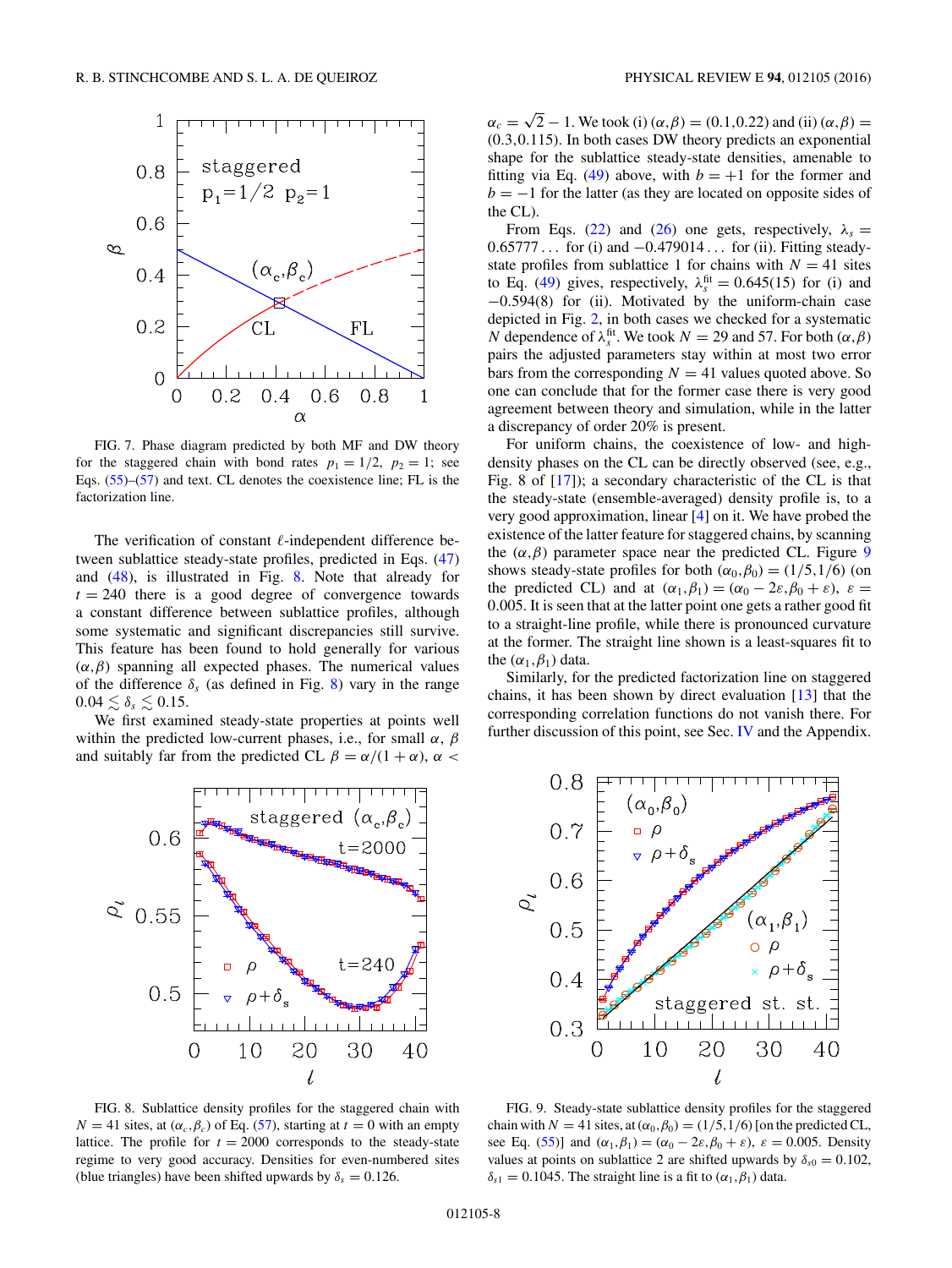<span id="page-8-0"></span>

FIG. 10. Steady-state sublattice density profiles for the staggered chain with  $N = 41$  sites, at the predicted critical point  $(\alpha_c, \beta_c)$ [see Eq. [\(57\)](#page-6-0)] and  $(\alpha_c, \beta_c - \varepsilon)$ ,  $\varepsilon = 0.04$ . Density values at points on sublattice 2 are shifted upwards by  $\delta_s = 0.126$  and  $\delta_s = 0.123$ , respectively for  $(\alpha_c, \beta_c)$  and  $(\alpha_c, \beta_c - \varepsilon)$ .

However, we have seen that a secondary feature, in this case the flatness of steady-state density profiles which holds exactly in the uniform case, can be approximately found close to the predicted location of the critical point, as illustrated in Fig. 10. Leaving out the three leftmost sites, and the rightmost one, on sublattice 1 of the profile corresponding to  $(\alpha_c, \beta_c - \varepsilon)$ , which are strongly influenced by the boundary conditions at the chain's ends, one has a gentle slope for the central section, amounting to a 0*.*3% density variation in all. This is to be compared with the 6% difference found for the same section of the chain at  $(\alpha_c, \beta_c)$ .

For dynamics we used similar procedures to those of Sec. [III B,](#page-4-0) with pertinent adaptations. For chains with  $N = 17$ , 21, 29, 41, 57, 81, and 109 sites  $[L = N + 1$  bonds] and late times we evaluated the difference densities  $\delta \rho(\ell, t) = \rho(\ell, t)$  $\rho_s(\ell)$ . In order to prevent lingering effects of the sublattice fastequalization process from introducing systematic distortions, we restricted ourselves to sites on sublattice 1 (odd-numbered). For each of a number (between 5 and 10) of suitable sites  $\ell$  along the chain, and a set of suitably late times for each site, we fitted the simulation data to a single exponential, thereby producing estimates of the rate  $R_1 = R_1(L)$  [see Eqs.  $(39)$ – $(44)$  with  $n = 1$  ]:

$$
\delta \rho(\ell, t) = a(\ell) e^{-R_1 t}.
$$
 (58)

In what folllows, the values used for the numerically obtained  $R_1(L)$  are unweighted averages of the exponential-fit results over the several  $\ell$ 's used.

We first investigated the approach to steady state in the neighborhood of the predicted CL [see Eq.  $(55)$ ], where one expects to find signatures of a gapless spectrum. Motivated by the shapes of steady-state density profiles shown in Fig. [9,](#page-7-0) we took  $(\alpha, \beta) = (\alpha_0 - 2\varepsilon, \beta_0 + \varepsilon)$ , with  $(\alpha_0, \beta_0) = (1/5, 1/6)$ on the predicted CL,  $\varepsilon = 0.005$ . The results for  $R_1(L)$  are displayed in Fig. 11. The full (red) line  $R_1 = aL^{-2} + b$  shown has adjusted parameters  $a = 2.60(3)$ ,  $|b| < 4 \times 10^{-5}$ . One



FIG. 11. For  $(\alpha, \beta) = (\alpha_0 - 2\varepsilon, \beta_0 + \varepsilon)$ , with  $(\alpha_0, \beta_0) =$  $(1/5, 1/6)$  on the predicted CL of Eq. [\(55\)](#page-6-0),  $\varepsilon = 0.005$ , plot of  $R_1(L)$ against  $1/L^2$  where points (blue squares) are adjusted values of the exponential time decay of  $\delta \rho(\ell, t)$ ; see Eq. (58). The full (red) line is a straight-line fit of numerical data for  $L \geq 30$  (see text).

sees that for largish  $L \gtrsim 30$  essentially pure  $1/L^2$  behavior has taken over, as attested by the smallness of *b*. With the diffusion coefficients calculated from Eqs. [\(26\)](#page-2-0) and plugged into Eqs.  $(39)$ – $(44)$  with  $n = 1$ , one gets the predicted gap to be  $g_0 = 1.83 \times 10^{-4}$  at  $(\alpha_0 - 2\varepsilon, \beta_0 + \varepsilon)$ , and  $\lim_{L \to \infty} (g(L)$  $g_0$ ) $L^2 = 2.785...$ , the latter to be compared with the adjusted slope *a*. If one uses instead the parameters at  $(\alpha_0, \beta_0)$ , for which  $g_0 \equiv 0$ , the result is  $\lim_{L\to\infty} g(L)L^2 = 2.8196...$ 

We also investigated  $(\alpha, \beta) = (0.1, 0.22)$ , where the agreement between theory and numerics for steady-state profiles



FIG. 12. For  $(\alpha, \beta) = (0.1, 0.22)$ , plot of  $R_1(L)$  against  $1/L$  where points (blue squares) are adjusted values of the exponential time decay of  $\delta \rho(\ell, t)$ ; see Eq. (58). The (red) triangles are the predictions of Eqs. [\(26\)](#page-2-0), together with Eqs. [\(39\)](#page-3-0)–[\(44\)](#page-3-0). The dot-dashed (magenta) line is a linear fit to large-*L* numerical data (see text).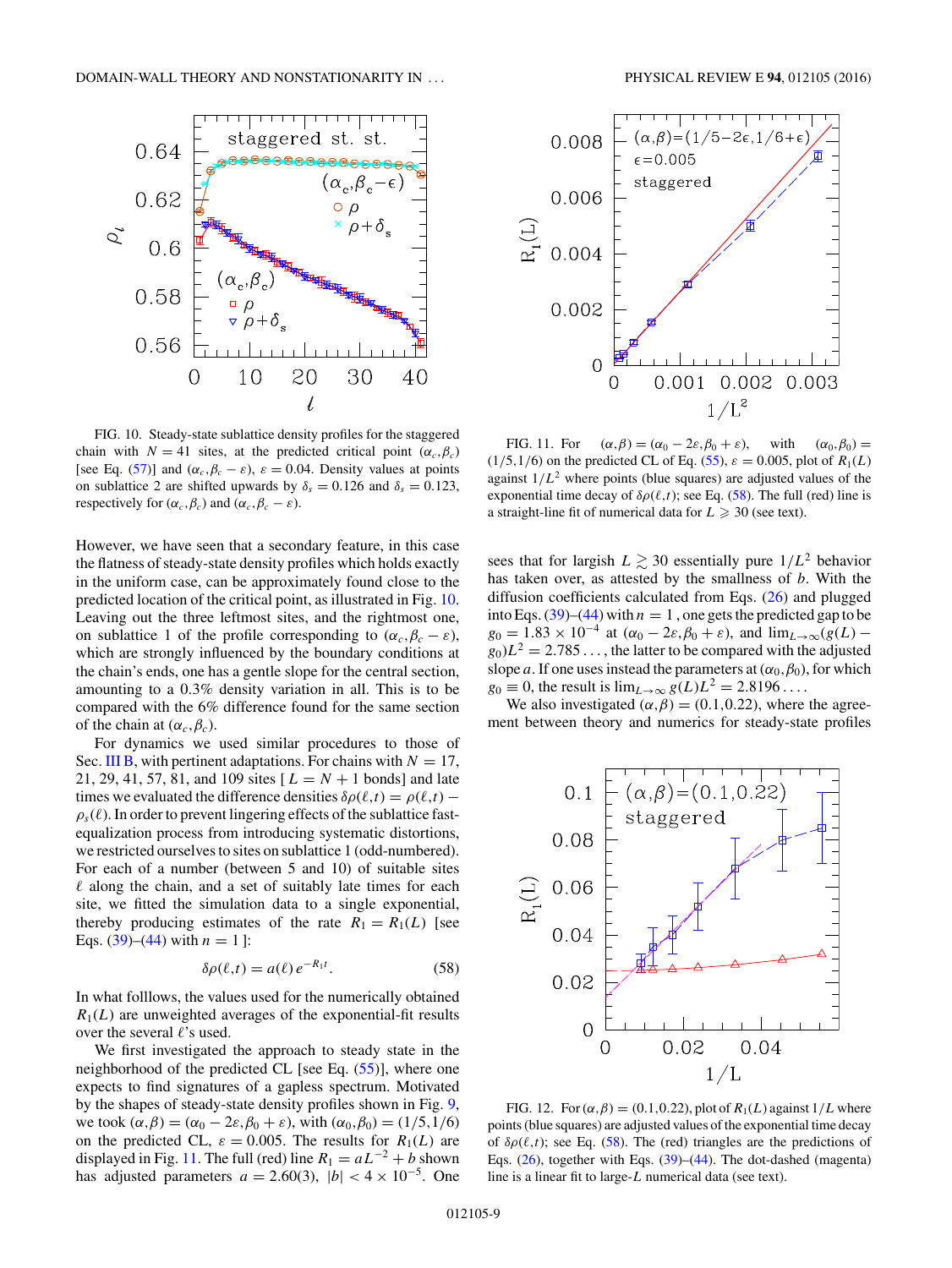<span id="page-9-0"></span>has proved to be very good (see above). For these values of  $(\alpha, \beta)$ , Eqs. [\(26\)](#page-2-0) together with Eqs. [\(39\)](#page-3-0)–[\(44\)](#page-3-0) give  $g_0 =$ 0.024907 ..., and  $\lim_{L\to\infty} (g(L) - g_0)L^2 = 2.2518...$  Our numerical results are shown in Fig. [12.](#page-8-0) An *ad hoc* linear fit of the five largest- $L$  data against  $1/L$  (shown in Fig. [12\)](#page-8-0) gives  $g_0 = 0.013(2)$ , albeit with chi-squared per degree of freedom  $(\chi^2_{d.o.f}) = 0.03$  due to the rather broad error bars. Assuming that, in qualitative agreement with theory, the asymptotic finitesize correction is in fact  $A/L^2$  with  $A > 0$ , the above extrapolation for  $g_0$  can be seen as a loose lower bound for that quantity.

### **IV. DISCUSSION AND CONCLUSIONS**

We initially discuss uniform chains. In general, the results of Sec. [III B](#page-4-0) confirm that DW theory is a good approximation. It must be noted, however, that even for steady state some discrepancies remain: see the discussion of numerical data displayed in Figs. [2](#page-4-0) and [5.](#page-6-0) Of course this is because, although the exact steady-state profiles (away from factorization and coexistence lines) do behave to a large degree like the exponentials predicted by Eq. [\(9\)](#page-1-0), they are not *identical* to them.

Regarding the approach to steady state, DW theory accurately predicts the existence and numerical value of the gap, at least in the low-current phase (and is in accordance with Bethe ansatz results  $[16]$  and simulations, including the main finite-size corrections); see Figs. [3](#page-5-0) and [4.](#page-5-0) The good quantitative agreement between DW evolution and finite-time simulations, already illustrated in [\[11\]](#page-10-0), is here highlighted and given further prominence by the stark contrast of DW results with the sizable disagreement exhibited by MF treatments against numerics; see Fig. [6](#page-6-0) and [\[13\]](#page-10-0). Indeed, this strongly indicates that fluctuations (incorporated, albeit approximately, by DW theory, and ignored by MF treatments) are the crucial ingredient for the proper description of the approach to steady state.

For staggered chains, we recall that the features of the phase diagram predicted by DW theory coincide with those obtained from application of MF concepts. They are qualitatively similar to those established for uniform chains, exhibiting the special factorization line and coexistence line along which steady-state density profiles are expected not to display exponential behavior; see Eqs.  $(22)$ ,  $(23)$ ,  $(29)$ , and  $(30)$ .

Numerical evidence that factorization (as characterized by the vanishing of the associated steady-state correlation functions) does not hold as predicted was already found in [\[13\]](#page-10-0) for uniform-rate nanotubes. For such systems the MF Mobius mapping equations are identical to those for the staggered chain with  $p_1/p_2 = 2$ . Here we verified numerically that, similarly, correlations do not vanish for staggered chains, e.g., at  $(\alpha_c, \beta_c)$  of Eq. [\(57\)](#page-6-0). Furthermore, by considering suitably short chains (see the Appendix), we were able to prove that there can be no factorizable states except if  $p_1 = p_2$ .

The proof just referred to adds to the body of evidence displayed in the pertinent results of [\[13\]](#page-10-0), as well as in Figs. [9](#page-7-0) and [10.](#page-8-0) All the above strongly suggest that for staggered chains the predictions of DW theory regarding factorization, phase coexistence, and criticality come about only in an incipient and quantitatively approximate way.

Notwithstanding the statements just made, we note that DW theory for staggered chains gives reasonably good fits to the steady-state exponential  $\lambda_s$  in regions where it is predicted to

differ appreciably from zero; see data for  $(\alpha, \beta) = (0.1, 0.22)$ and (0*.*3*,*0*.*115). Additionally, the DW theory predictions extracted from Eqs.  $(47)$  and  $(48)$ , regarding  $\ell$ -independent difference between sublattice steady-state profiles, are well verified by numerics; see Figs. [8–](#page-7-0)[10.](#page-8-0) In Fig. [8](#page-7-0) one can also see evidence of the fast processes having almost completely died out at  $t = 240$ , though convergence toward steady state takes significantly longer.

Concerning the DW description of the approach to steady state for staggered chains, its approximate character is well illustrated by the data shown in Fig. [11.](#page-8-0) There, we have been able to find a point on the phase diagram, rather close to but not *on* the predicted coexistence line, where the vanishing of the gap is verified to rather good accuracy. Similarly, the numerically evaluated coefficient of the leading finite-size correction is within 8% of the DW theory prediction. For an example of a case where the gap is definitely nonzero, namely,  $(\alpha, \beta) = (0.1, 0.22)$ , the numerical data exhibit rather broad error bars; nevertheless, with the help of some plausible assumptions one can conclude (see Fig. [12\)](#page-8-0) that the limiting gap value is of the same order of magnitude as predicted by theory, apart from a factor of order 2 at most.

Before concluding, some further points merit discussion here. The main one concerns length and time scales. For the applicability of the macroscopic view underlying the DW approach one needs an appropriate separation and ordering of such scales, particularly length scales (system size, domain size, domain-wall width, and lattice spacing). Such requirements are typically well satisfied in the uniform chain systems investigated here. But for the staggered chains the two-sublattice feature makes them questionable. This may well be the basic reason for the imperfect DW account of this case.

The time scales are important not only for the theory but also in guiding simulations. These scales are set by diffusion rates and bias velocities, together with characteristic lattice or system lengths in gapped or gapless spectra, and lattice traversal times (from real and imaginary parts of the decay rate  $R_1$ ). The latter ballistic effects are evident in certain of the current investigations (e.g., in filling of the lattice from the injection side in the case of empty lattice initial conditions, see Fig. [8](#page-7-0) above), but have already been detailed elsewhere (see, e.g., Figs. 2, 3, and 5 of [\[11\]](#page-10-0), as well as Figs. 2 and 7 of [\[13\]](#page-10-0)).

#### **ACKNOWLEDGMENTS**

We thank Anatoly Kolomeisky for helpful discussions. S.L.A.d.Q. thanks the Rudolf Peierls Centre for Theoretical Physics, Oxford, for hospitality during his visit. The research of S.L.A.d.Q. is supported by the Brazilian agencies Conselho Nacional de Desenvolvimento Científico e Tecnológico (Grant No. 303891/2013-0) and Fundação de Amparo à Pesquisa do Estado do Rio de Janeiro (Grants No. E-26/102.760/2012, No. E-26/110.734/2012, and No. E-26/102.348/2013).

# **APPENDIX: INVESTIGATION OF POSSIBLY FACTORIZED STEADY STATES**

We investigate the possibility of factorized steady states for the staggered chain TASEP using direct application of the